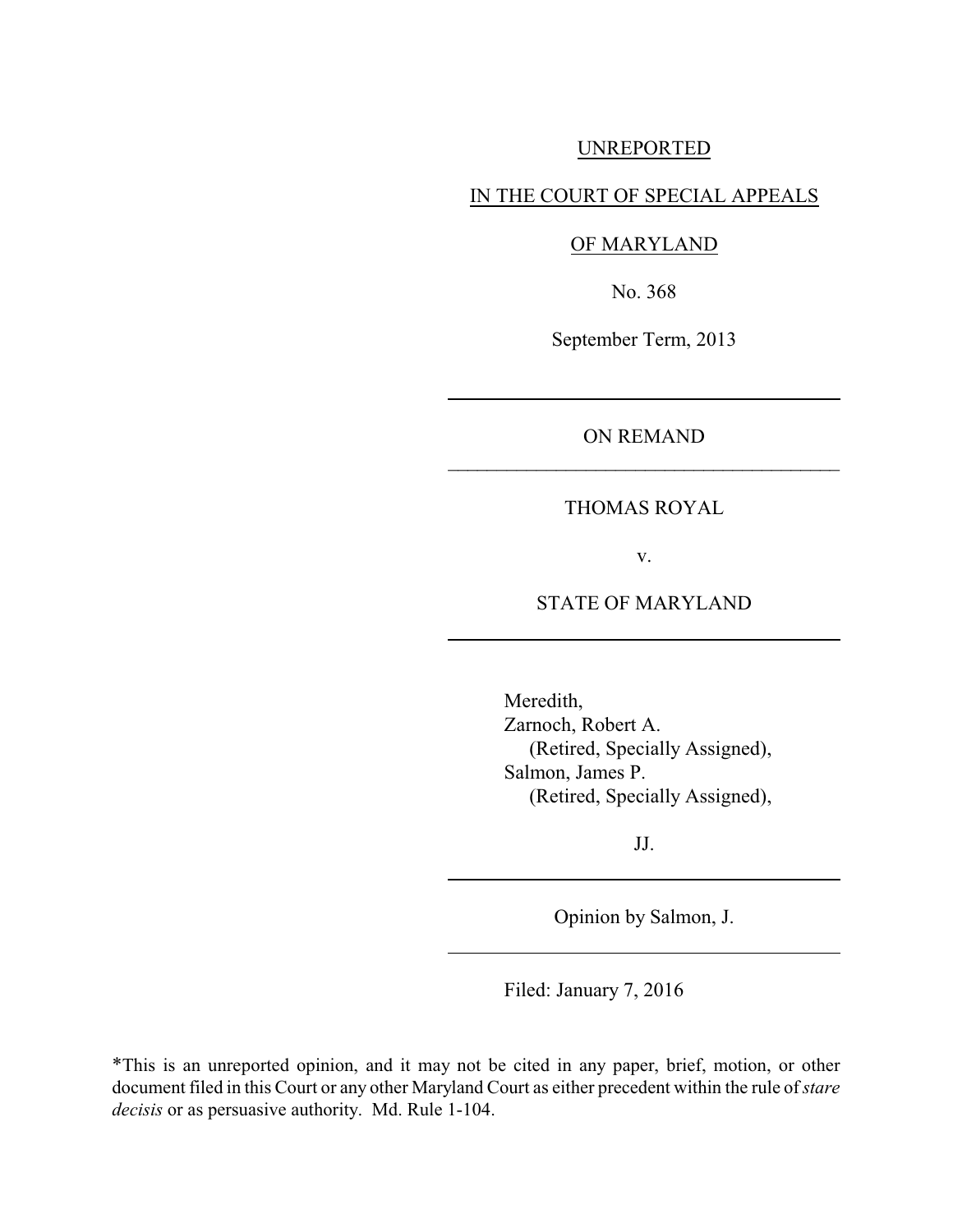Thomas Royal ("Royal"), on November 2, 2012, filed a petition for a *writ of error coram nobis* in the Circuit Court for Baltimore City. Royal asked the circuit court to set aside his 2007 conviction for second-degree assault on the grounds that his guilty plea had not been entered voluntarily. According to Royal, the guilty plea was involuntary because prior to acceptance of the plea, the plea judge failed to make sure that he knew the elements of the charge to which he was pleading guilty.

After a hearing, Royal's petition was denied by the Circuit Court for Baltimore City in a written opinion. Royal filed a timely appeal to this Court in which he claimed that the circuit court erred in denying his petition. In an unreported opinion filed on May 8, 2014, a panel of this Court reversed the judgment of the circuit court and remanded the case with instructions to grant Royal's petition for a *writ of error coram nobis*.

The State filed a petition for a *writ of certiorari*, which the Court of Appeals granted on August 4, 2015. On the same date that *certiorari* was granted, the Court of Appeals issued an order that vacated our judgment and remanded the case to this Court for further consideration "in light of" *State v. Smith*, 443 Md. 572 (2015). Upon remand, we asked both sides to file a memorandum addressing the issue of what impact, if any, the decision in *State v. Smith* should have on the subject case. Both Royal and the State filed memoranda addressing that issue.

In its memorandum, the State contended, among other things, that the issue raised by